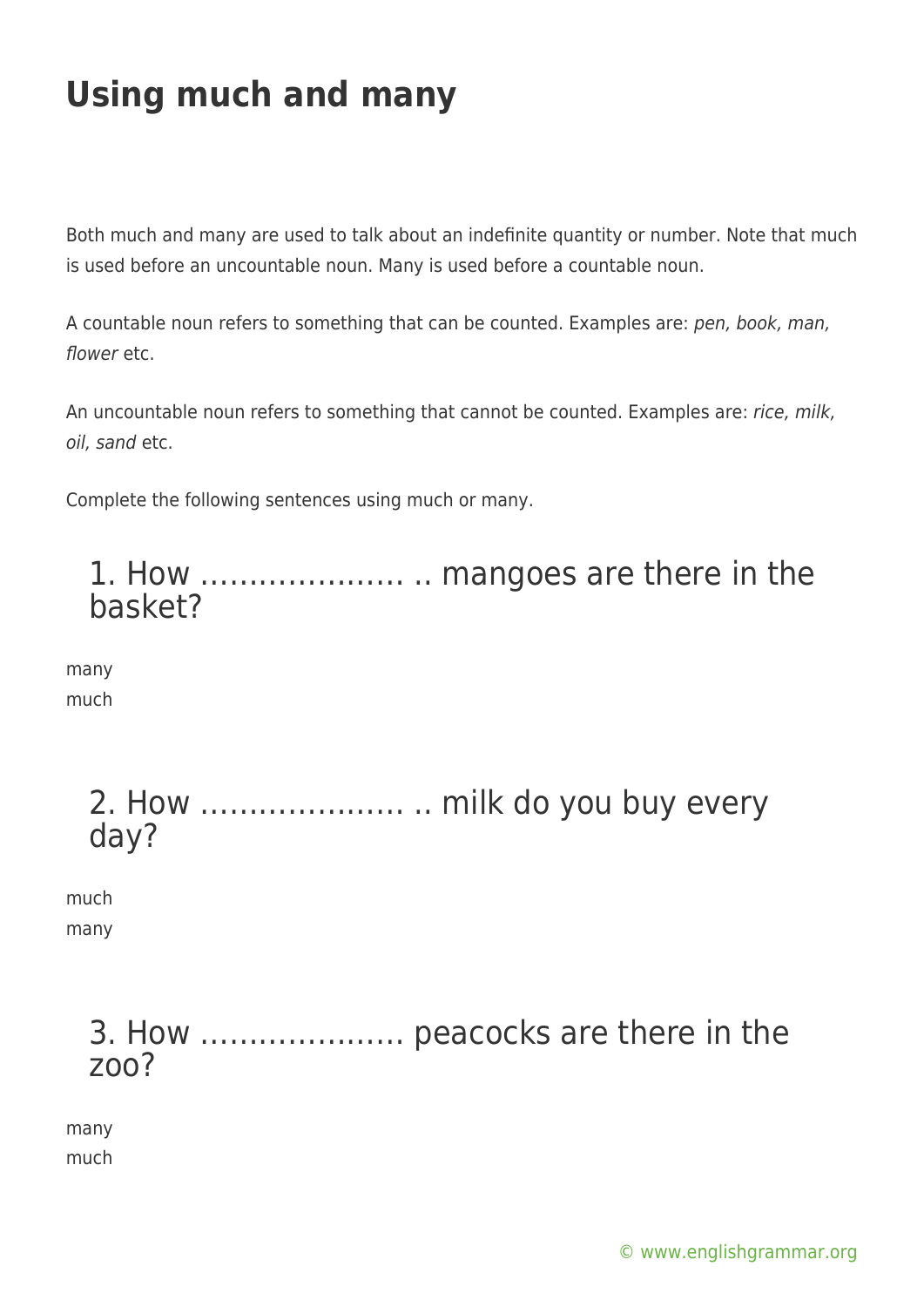#### 4. How ……………………. meters of cloth do you require for your dress?

many much

#### 5. How ……………………… money did you pay for this course?

much many

#### 6. There are not ………………… trees in the garden.

many much

### 7. There isn't …………………… .. oil in the bottle.

much many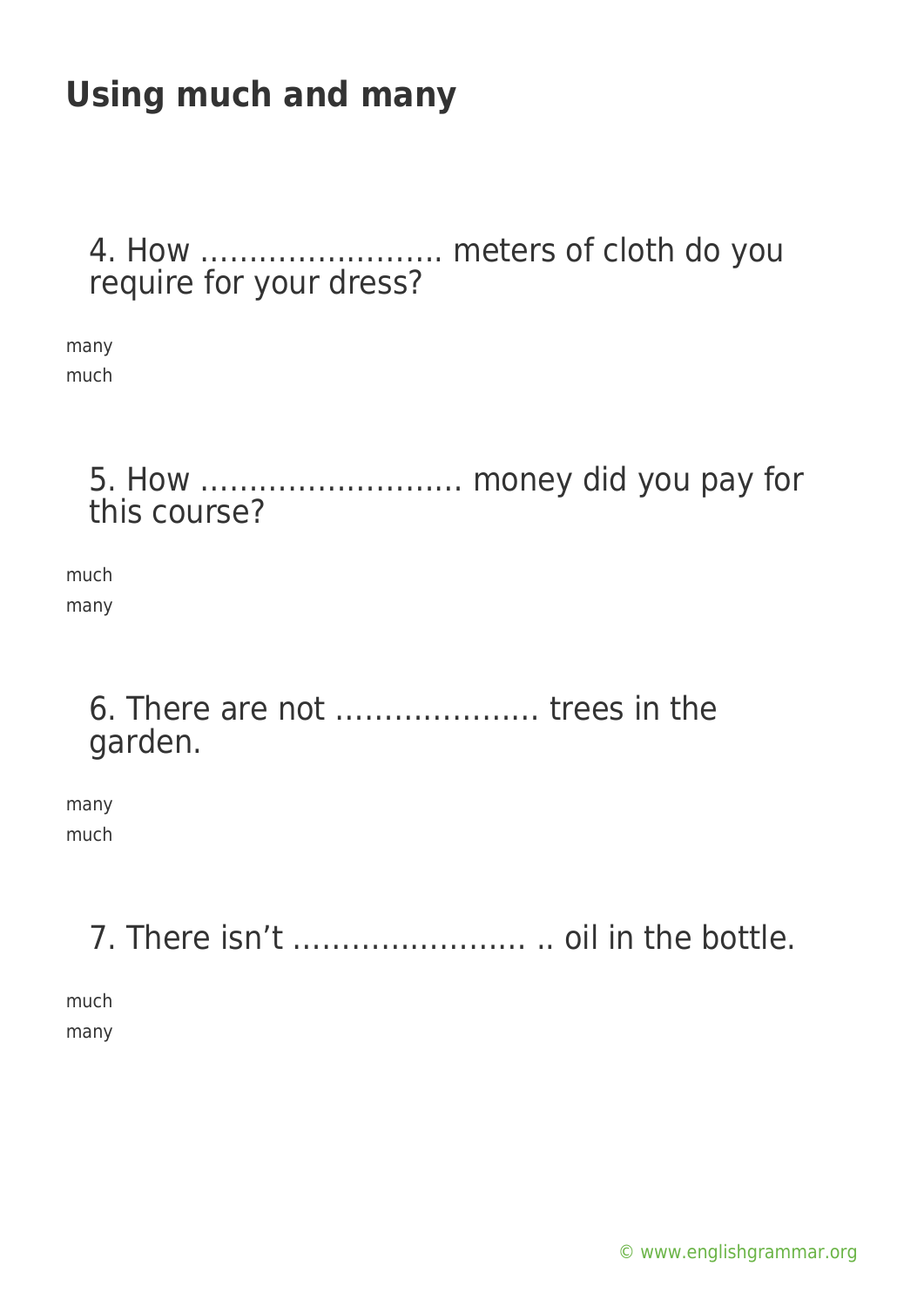### 8. He hasn't got …………………… friends.

many much

#### 9. ……………………… students did not take the examination.

Many Much

## 10. There isn't ........................ dirt on the table.

much many

#### Answers

- 1. How many mangoes are there in the basket?
- 2. How much milk do you buy every day?
- 3. How many peacocks are there in the zoo?
- 4. How many meters of cloth do you require for your dress?